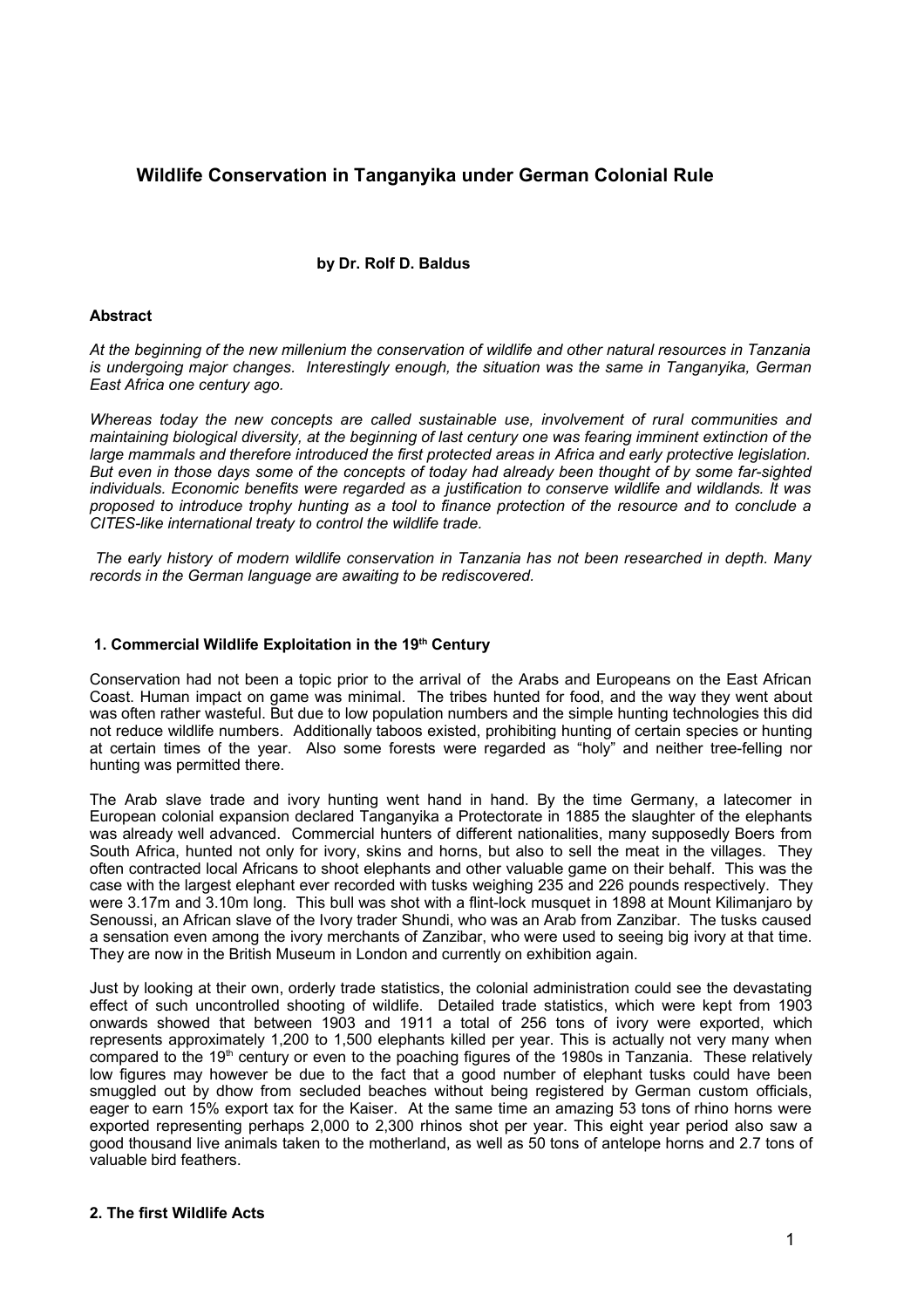However, shooting restrictions were already becoming effective. The Governor had started to issue these in 1891, when the first hunting regulations were declared in Moshi District, only six years after the establishment of the Protectorate. Ivory exports started to decline afterwards.

The first general Wildlife Ordinance for the then German East Africa dates back to 1896. Its intention was made clear by Hermann von Wissmann, the Imperial Governor, in a decree: "I felt obliged to issue this Ordinance in order to conserve wildlife and to avoid that many species become extinct which can be expected for the not all that distant future, if the present conditions prevail …. We are obliged to think also of future generations and we should secure them the chance to find leisure and recreation in African hunting in future times. I am also planning to create Hunting Reserves in game rich areas in order that wildlife can find there refuge and recovery. In such areas hunting of game will be permitted only with the explicit prior permission of the Imperial Government. Their establishment should also serve science, in order to conserve such game species which have already become rare in East Africa."

Further decrees and implementing regulations were issued in 1898, 1900, 1903, 1905 and 1908, culminating in the Act of 1911.

And the colonial Government meant business. Many a European planter who thought that the bush had no eyes and that one could violate the Acts without consequences had to learn that the opposite was true and that offenders were taken to court and fined. The files of such courtcases are still to be found in the National Archives in Dar Es Salaam. There is for example the meticulous investigation against a corporal of the Schutztruppe in 1906 who was told to shoot a wildebeest as food for his askaris. But by mistake he shot an eland which was a protected animal. He was only aquitted after different Departments of the Governor's Office in Dar Es Salaam had found sufficient proof that he had not committed an offence against the Hunting Ordinance. And Hans Schomburgk, adventurer, famous writer and at that time professional elephant hunter was chased for four years by the law-courts in Tanganyika and Germany and finally fined 1779 Reichsmark because of a minor offense.

European settlers and hunters were quite frustrated by their own Government, which only interfered with traditional hunting by the local African population when it was seen as commercial. Von Wissmann felt that the major threat to the African fauna came from the Europeans, but these immigrants including most famous hunters of those days - people like Selous, Schillings and Schomburgk - held of course the opposite view. The German East African Newspaper gave this resentment a voice.

It was the commercial culling which was considered by the Government at the time as representing an off-take that even a game-rich country like German East Africa could not endure in the long term without violating "the most distinguished principle of any wildlife use, namely the sustainability of the off-take", as it was then called. Therefore, in 1911 all commercial culling was stopped and all hunting regulated.

Interestingly enough in many cases the colonial administrators behind the conservation efforts were at the same time hunters themselves. They have later been criticized in literature that they conserved wildlife only because of their own selfish hunting interests. As much as this may have been the case the fact remains that they distinguished themselves from those civil servants who regarded wildlife only as vermin and obstacle to economic development and consequently called for its destruction instead of its preservation. The Governors von Wissmann and Rechenberg are good examples. The former was later scolded as the most committed spokesman for the hunting lobby. Nevertheless he had advanced the cause of conservation of East African wildlife. Rechenberg on the other side relaxed the hunting laws for political reasons, disregarding the fact that this might lead to the extinction of some species. When rinderpest reappeared in Uganda in 1910 he is said to have ordered the clearing of all wildlife in a 50km zone along the boundary, a slaughter which was widely considered unnecessary.

### **3. Protection and Use**

According to the Hunting Act of 1911 the shooting of ostriches, vultures, secretary birds and owls as well as the collection of their eggs was forbidden. Chimpanzees received full protection, as well as all female and young wild animals. Other species were put into classes of different levels of protection. They could only be hunted on the basis of controlled licences. The Government was entitled to close certain areas to hunting, if they had the impression that the pressure from hunting in these areas was too high.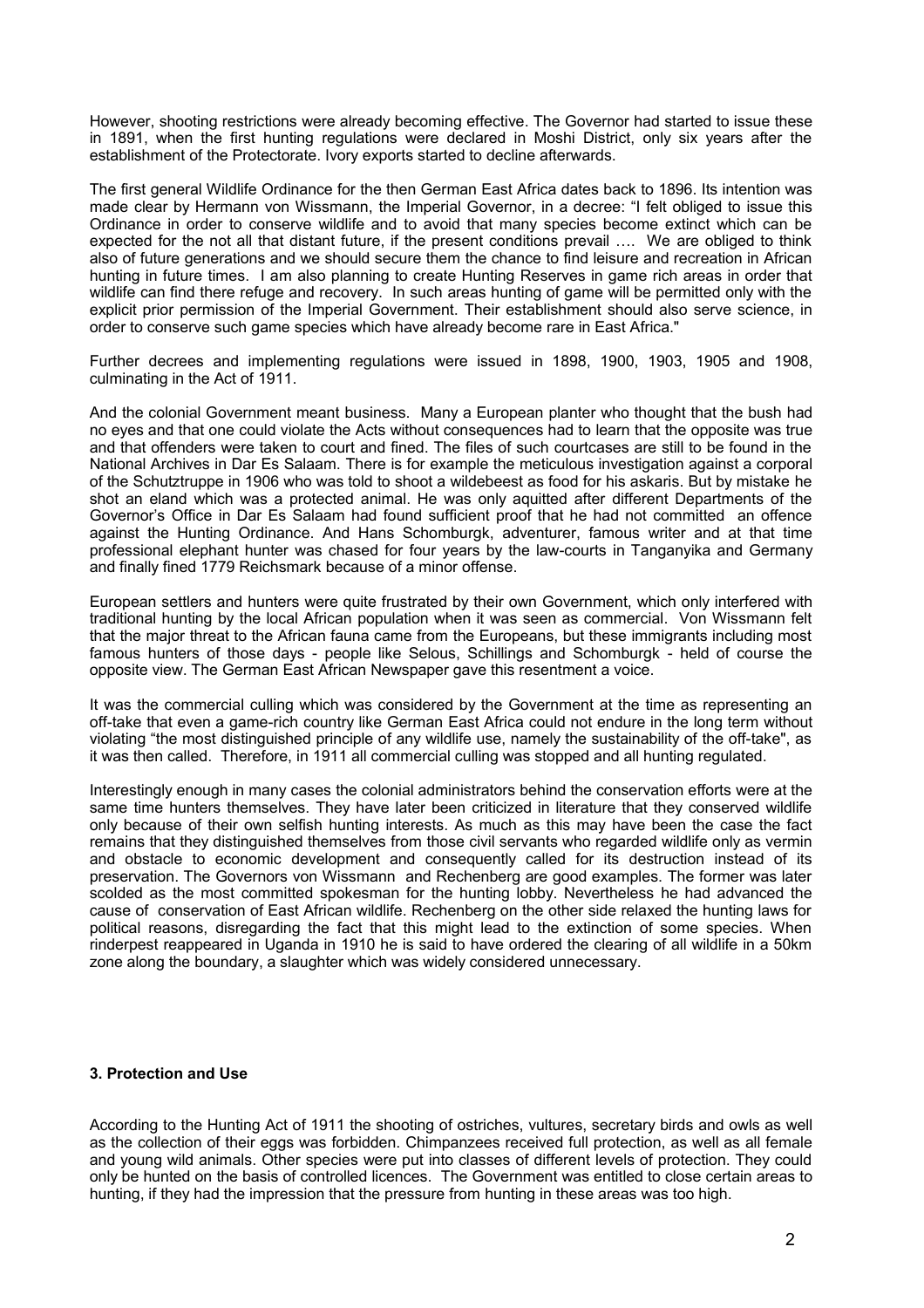Hunting licences could be obtained by indigenous Tanzanians, non-indigenous residents, visiting nonresidents, and the fees differed accordingly. The hunting of elephants was covered by special restrictions. Only holders of a general hunting licence were entitled to purchase an elephant licence on which they were allowed to shoot two elephants per year, not unrestricted numbers as before. Any exception from this rule needed approval from the Secretary of the Imperial Colonial Office in Berlin. Elephant populations consequently recovered. According to reports one could find villages between Kisaki and Mahenge (now Selous Game Reserve) at around 1914 which had been deserted by their inhabitants due to elephants destroying the crops. During the British colonial rule the administration spent many Pound Sterling to cull thousands of these pachyderms in order to keep their numbers in line with a growing population and expanding agriculture.

General licences which entitled a holder to hunt a good number of animals had to be approved by the office of the Governor in Dar es Salaam. Hunting licences once paid were not refundable. Licences were not awarded to people who had previously been convicted of contraventions of the game laws and could also be withdrawn due to offences. Landowners were allowed to shoot game on their land for the protection of life and property. In such cases, neither horns, skins nor tusks could be kept and they had to be submitted to the Government. In line with popular thought which classed animals as "useful" or "harmful" all the predators like lions, leopards, wild dogs or crocodiles could be hunted freely and even for a reward.

# **4. Sustainable Use in order to Conserve**

But even in those days not everybody agreed with these widely held judgements. There was for example Carl Georg Schillings, born in 1865 in Düren, Germany who had undertaken three scientific safaris to Tanganyika around the turn of the 19th century. A born naturalist Schillings not only described precisely wild animals, which were at that time rather unknown in Germany, but he also explained ecological contexts. Thus for example, he recognized the significance of predators, such as wild dogs within their ecosystems. "Where there are many wild dogs there is game in abundance and the other way around. It is only civilisation which destroys the wild dogs as much as the game". And therefore Schillings concludes: "Let us throw overboard the strict differentiation between 'harmful' and 'useful' and let us protect - within sensible limits -flora and fauna in totality."

Interestingly enough Schillings, himself a keen hunter, worked in the years after the turn of the century on the development of the wildlife legislation. He wrote several drafts which could, however, never be fully enacted due to the outbreak of the war. He regarded Africa's rich fauna not only as a natural heritage which had to be conserved for future generations, but also as a resource which could be used sustainably for the benefit of the present generation and the economy of the colony. He did not agree to the widely held belief that economic development must automatically lead to the elimination of wildlands and wildlife. He accepted that wild anmimals had to be controlled in agricultural areas, but he insisted that they could be conserved and managed everywhere else. He wanted to establish additional protected areas and employ game scouts for the supervision thereof.

All this required money. He wanted to raise the required funds from the controlled and sustainable utilisation of wildlife. "Without any doubt it would be good to bring as many wealthy hunters from abroad into the German colony as possible. Such hunters would not only pay considerable fees for their hunting permits, but through their safaris they would also bring business to the colony." Such trophy hunting would be strictly regulated on the basis of quotas. It would not only pay for the conservation of wildlife but would also assist the economy. Schillings wanted to keep prices for hunting permits high. He estimated that initially 200,000 German Gold Marks could be earned annually in German East Africa through hunting licences alone and that five times as much would be spent by these tourists while they were hunting in the colony.

With quotas and other regulations controlled by game scouts Schillings was not worried that such safari hunting might result in the destruction of wildlife. Those who can use wildlife will protect it in order "to benefit from a high rent from these natural resources for a long time", was his opinion.

The income from hunting was to be channeled through a sort of 'retention scheme' back to wildlife conservation. Interestingly enough even nowadays the financial basis of wildlife conservation and protected areas in Africa is one of the major unsolved problems and income is often not reinvested. In 1992 such a 'retention scheme' was established in the Selous Game Reserve in Tanzania. The Selous can retain 50% of its income which comes to a great extent also from hunting. This has greatly helped to turn it into a well-managed protected area with high and secure wildlife populations.

Schillings' ideas were rather revolutionary for the time. They reflected already the concept of "use it or lose it" – i.e. use game sustainably and re-invest into conservation or lose it. Only nowadays have such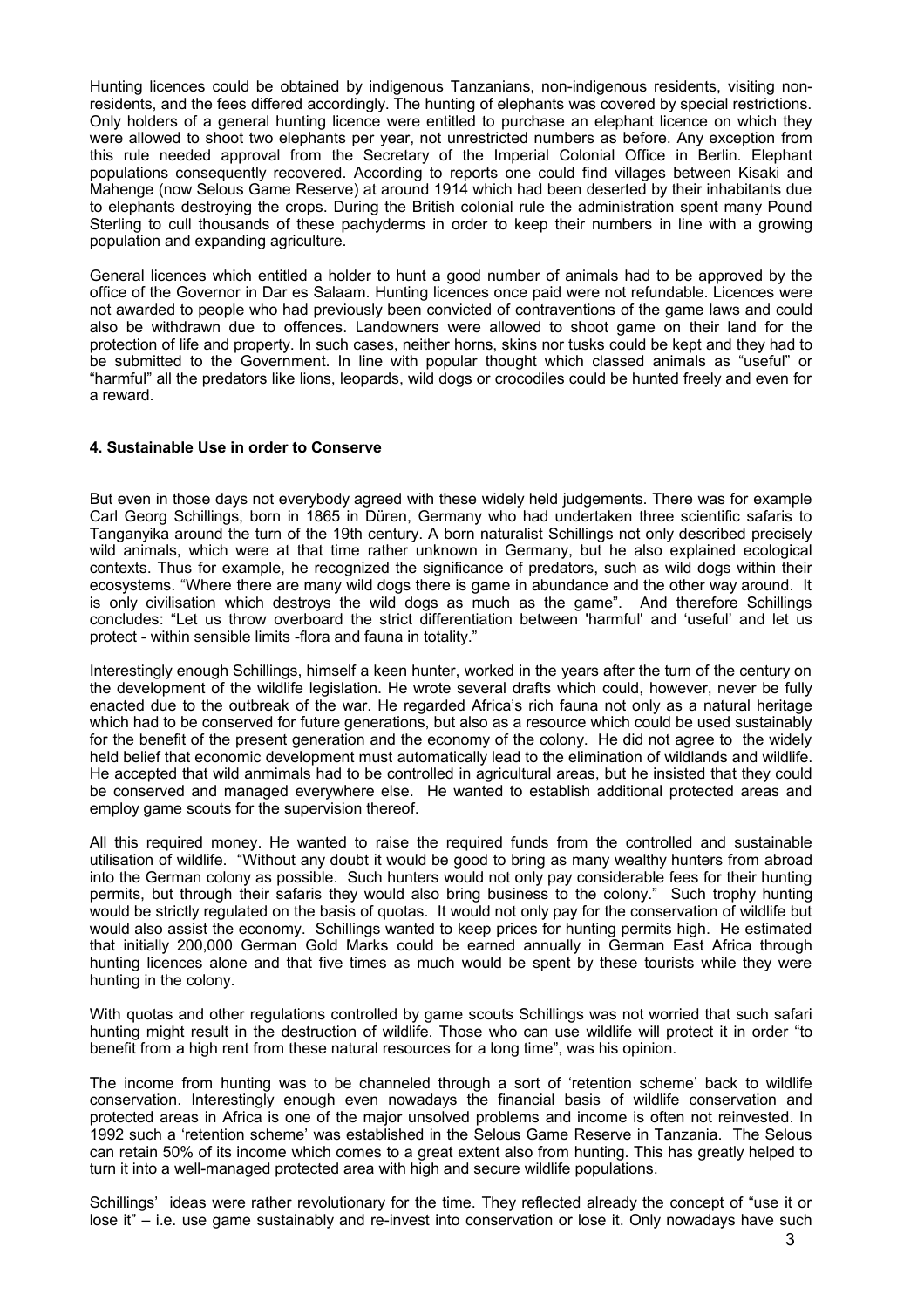strategies become popular again. Schillings even had further plans. He wanted international laws to prevent the destruction of the African wildlife. He participated in the first "International Conference for the Preservation of the Wild Animals, Birds and Fishes of the African Continent" which took place in London in 1900. Later he wrote however that there had been a lot of talking with no subsequent action – not too different from many conferences today. Schillings proposed even an international convention to control and regulate the international trade with wildlife because, to quote him, "such species are not a commodity like any other". This idea became true with the creation of the "Convention on the International Trade In Endangered Species" (CITES) only three quarters of a century later.

# **5. Fifteen Protected Areas Established**

In order to conserve wildlife the Government had by 1911 officially declared 15 protected areas totalling approximately 30,000 sq.km or 5% of the colony. Some, as reported by Schomburgk, who traversed Southern Tanzania at that time, had already been established around 1908. According to other reports the first game reserves must have been declared already before the turn of the century. They are said to have been created by Wissmann in 1896 north of the Rufiji river (now Selous) and on the west side of the Kilimanjaro. This was even before the establishment of the Umfolozi and Hluhluwe Game Reserves (1897) and the Sabi (later Krueger) Reserve (1898) in South Africa, which are generally regarded as the first protected areas in Africa. In Tanganyika such protected areas were called "Hunting Reserves", but in fact all hunting was prohibited there. Any violation could be penalized with three months imprisonment or a fine of up to 5,000 rupees. In comparison, an elephant licence costed 550 rupees for the first elephant and four hundred rupees for the second.

Four of these game reserves were situated along the Rufiji and Ruaha rivers and near Liwale and Lindi. They were later amended and expanded by the British Colonial Government. The resulting area was named "Selous Game Reserve" after the famous Victorian adventurer, hunter and writer Frederick Courtney Selous who was killed in action in the area (at Beho Beho) in 1917 during the First World War. Enlarged until 1964 it is presently with 50.000 sqkm Africa's largest protected area. One early reserve formed the core of present Katavi National Park, which was redeclared a Game Reserve by the British in 1951 and assigned National Park status in 1974. Another was close to the Wami river north-east of Morogoro. Here local communities are currently creating their own village-run Wildlife Management Area called Wami-Mbiki. Four reserves were situated in Iringa and Moshi Districts, one at Lake Nyasa and a further one in Lushoto district. Mount Kilimanjaro (National Park status in 1973), Mount Meru ( National Park since 1960) and Ukerewe Island in Lake Victoria also enjoyed full protection. The Ngorongoro crater was also earmarked to become a game reserve and had already been surveyed and mapped for that purpose. With the coming of World War I implementation was delayed and the area was finally given a special protected status (Ngorongoro Conservation Authority) in 1959.

Supervision of these game reserves was left in the hands of the local chiefs. They were assisted by one or two local game scouts. This system shows some parallels to the present creation of Wildlife Management Areas where the rights over wildlife are vested upon the communities owning the land. For reports on poaching rewards were paid to informers, and in general levels of poaching are reported to have been low. Only at Mount Kilimanjaro and Mount Meru Parks were German foresters posted as game wardens.

# **6. Extinction Did Not Become True**

At the beginning of the century the general opinion in Germany was that African wildlife was on the brink of extinction. At the time no systematic monitoring of game populations as we know it today was in place. District officials kept, however, a close eye on wildlife populations. They reported their observations regularly and were also encouraged to consult knowledgeable local people. In 1911 and 1912 all local administrations were interviewed on a systematic basis about all wildlife issues. Based on this information the colonial administration concluded that contrary to the general fears wildlife populations were far from being in a catastrophic state. Instead German East Africa was, like British East Africa, still one of the most game-rich countries in the world. However, it was already obvious that modern agriculture was pushing back wildlife populations and that in European settlement areas like Lushoto (then Wilhelmstal), Tanga, Kilimanjaro and Meru game was becoming less abundant.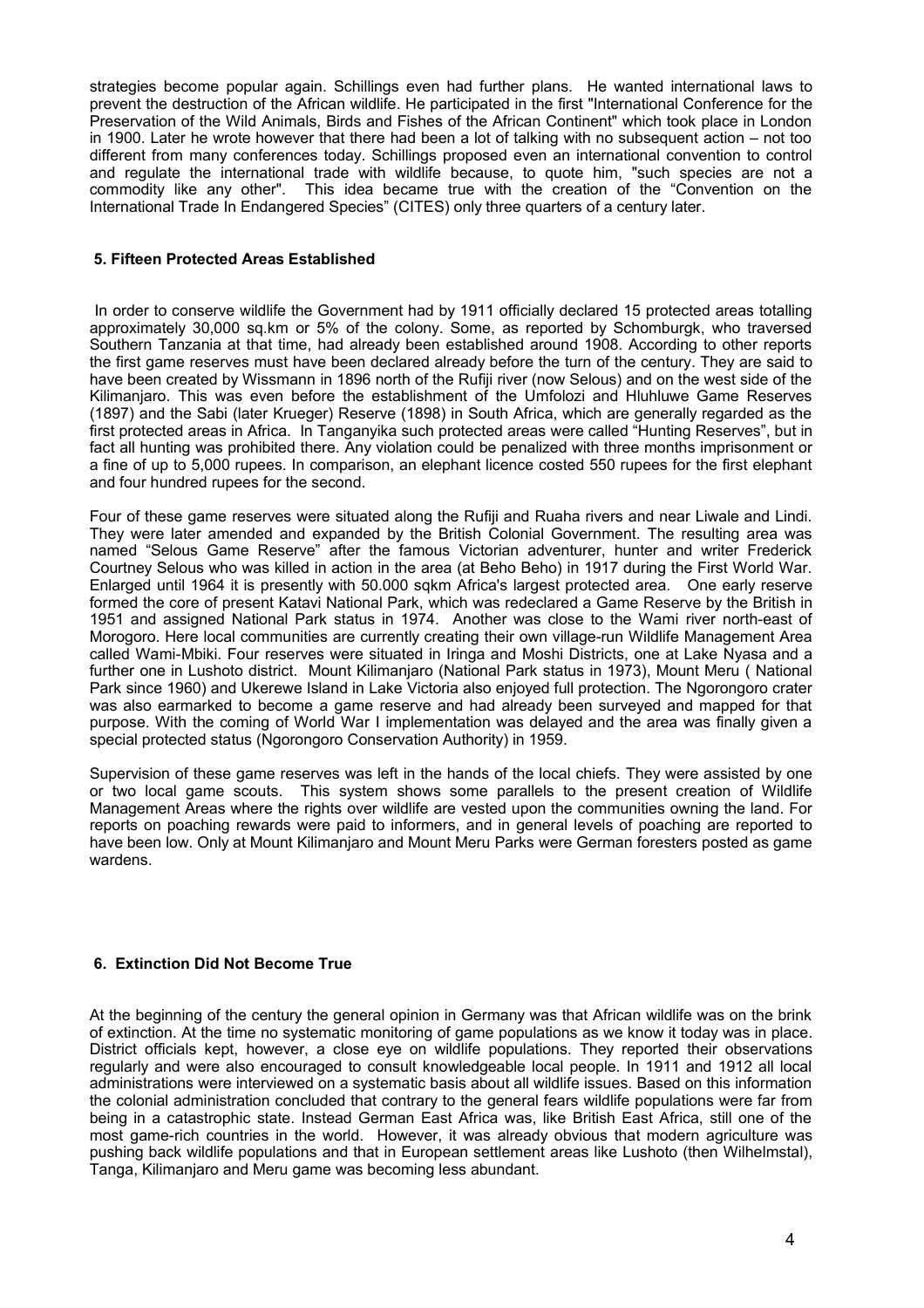Carl George Schillings voiced the public concern and wrote in his book "With Flashlight and Rifle" as early as 1905 that most African game would become extinct soon. Fortunately there are now more buffaloes, elephants and giraffes – to mention only a few species - in Tanzania than there were in his time. After independence Tanzania created many more protected areas. Today approximately 20% of the country enjoy full protection as National Parks (12), Game Reserves (31), Ngorongoro Conservation Area and forest reserves. Presently a new "Wildlife Policy" is being implemented creating new "Wildlife Management Areas" on village land where rural communities will protect wildlife and use it sustainably for their own benefit.



Published in Internationales Afrikaforum (2001), Weltforum-Verlag, Munich

German map of ca. 1912 provided by Mr. Woerz